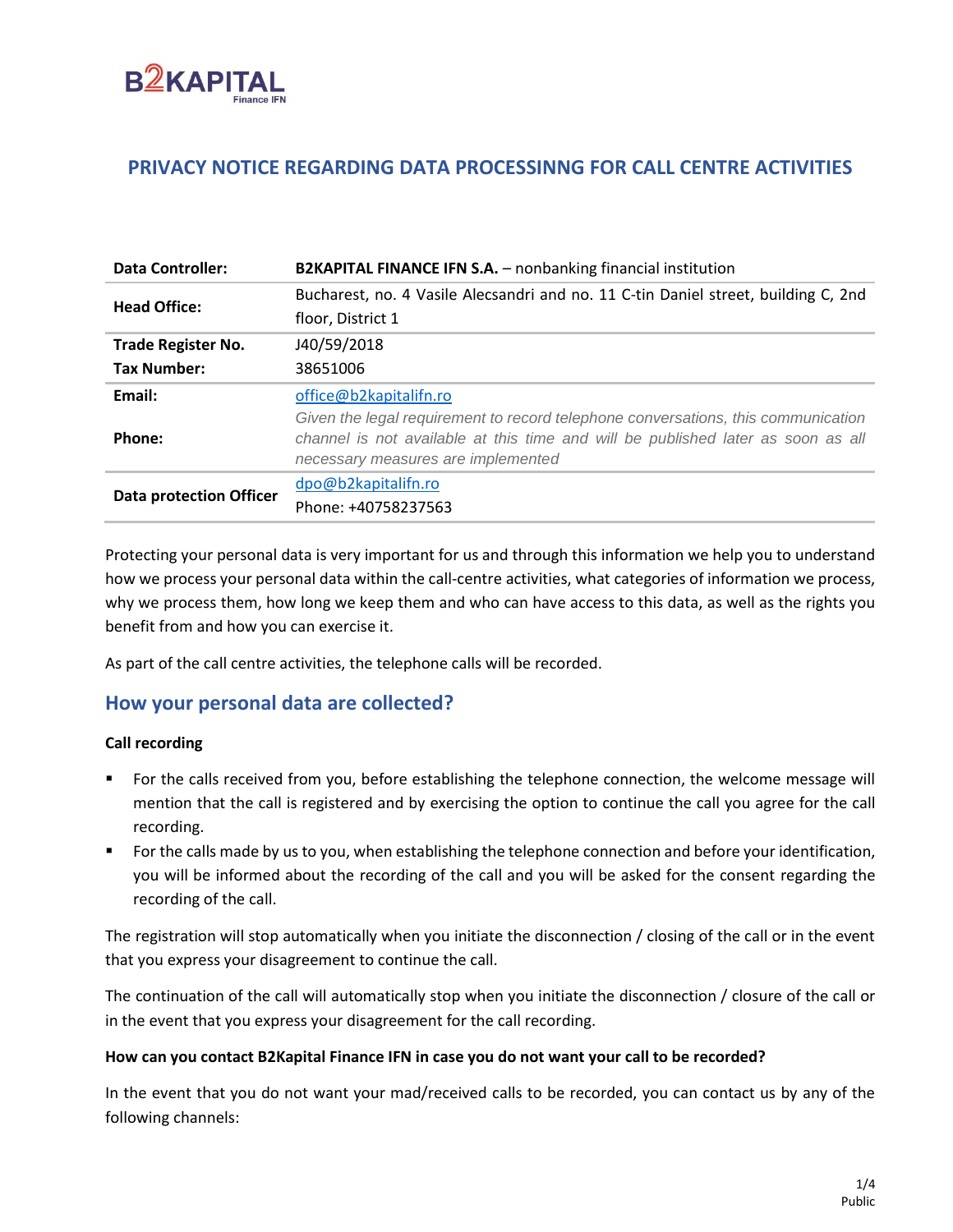

- By sending a request to B2Kapital Finance IFN via standard mail and / or the courier services
- By sending an e-mail to the contact details mentioned above in the preamble.

## **What personal data do we process for the call centre activities?**

The personal data we process during the call-centre activity are those resulting from the audio recording (voice), as well as the data provided during the telephone calls (including identification data such as name, surname, details on the loan agreement and contact data such as phone number, email address and correspondence address).

#### **For what purposes do we process these personal data?**

The purposes for the processing and recording the calls are as follows:

- Fulfilment of the legal obligations established by the *Emergency Ordinance 37/2020 regarding the granting of facilities for loans granted by credit institutions and non-bank financial institutions to certain categories of borrowers* and by the legislation on consumer protection, to prove the interactions between you and B2Kapital Finance IFN.
- Facilitate and optimize communication with you by diversifying communication channels adapted to the current social context
- **EXEC** Checking the records in case of a complaint and / or subsequent request from you
- Establishing, exercising or defending our rights in the court / competent authorities / control bodies
- Better understanding of your requests and requirements.
- More efficient evaluation and training of the personnel assigned to manage the relationship with clients.

# **What is the legal ground for your personal data processing?**

The grounds on which we process these personal data are fulfilment of legal obligations, exercise of a legitimate interest and your consent.

## **What is the retention period for the call recordings?**

According to the legal provisions, your personal data processed for the call-centre activities will be kept for the entire period of the loan agreement and for a period of 5 years after its termination.

The recordings of the calls are stored on servers located on the territory of Romania and / or European Union.

## **Who can have access to the call recordings?**

The call recordings can be accessed by the persons authorized by B2Kapital Finance IFN for evaluation and verification of the calls and / or by the competent authorities.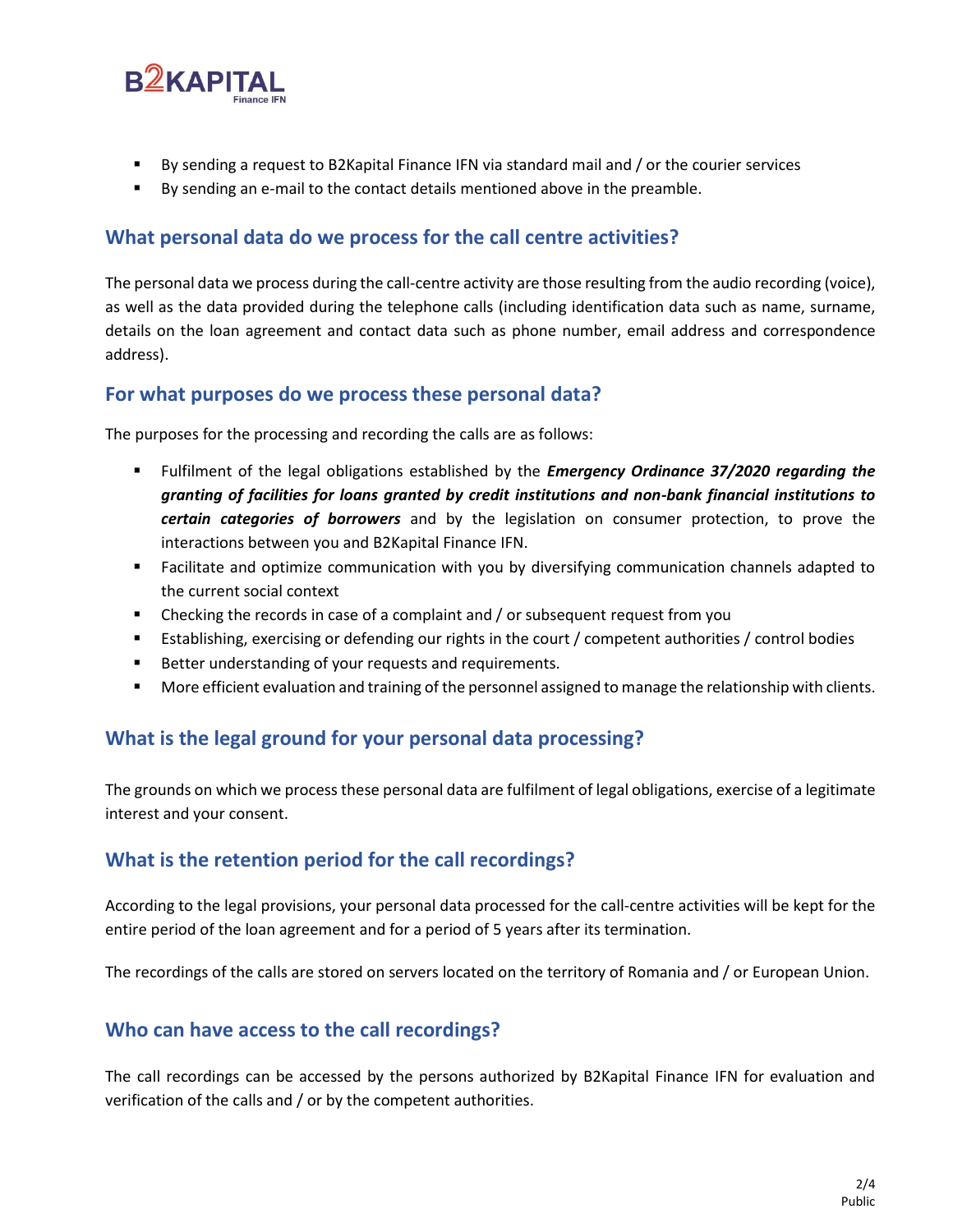

## **Can I request a copy of the recording?**

Requests for copies of the recordings must be made in writing and sent by mail or e-mail. Requests will be properly analysed, and the consent of all parties involved in the recordings is necessary before the recording is provided to you.

We also inform you that based on the legal provisions we have the right to charge a fee, according to our administrative costs. Alternatively, we can determine at the expense of the data subject, the possibility of listening to the recordings at the head office of B2Kapital Finance IFN, to the extent that this option is possible.

The conditions for recording and storing the call recordings may be reviewed periodically, according to the applicable legal changes, as well as depending on the level of technological development, any changes made in the content of these rules being provided to the data subjects.

## **How do we use (process) your personal data?**

The data will be processed and stored in secure environments in the dedicated platforms and systems for the call centre activity and / or on secure devices used by the company.

#### **Is your data safe at B2Kapital Finance IFN?**

The security of your personal data is very important to B2Kapital Finance IFN and, in this regard, the entity ensures the implementation and periodic review of technical and organizational security measures designed to protect your data against unauthorized access, alteration, disclosure or destruction. Access to your personal data is only allowed to persons authorized by B2Kapital Finance IFN, following an appropriate assessment, according to specific attributions and responsibilities, and who have previously accepted their confidentiality obligations.

B2Kapital Finance IFN implements specific caution measures and procedures for the proper prevention, identification and management of potential personal data breaches, including measures set forth by the law regarding notification of the National Supervisory Authority for Personal Data Processing and impacted Data Subjects.

## **What are your rights and how can you exercise them?**

You may exercise the following rights at any time, within the limits and in compliance with the conditions provided by the applicable legislation in the field of personal data protection:

- 
- The right to information **■** The right of access to your data
- 
- The right to data rectification The right to object to the processing